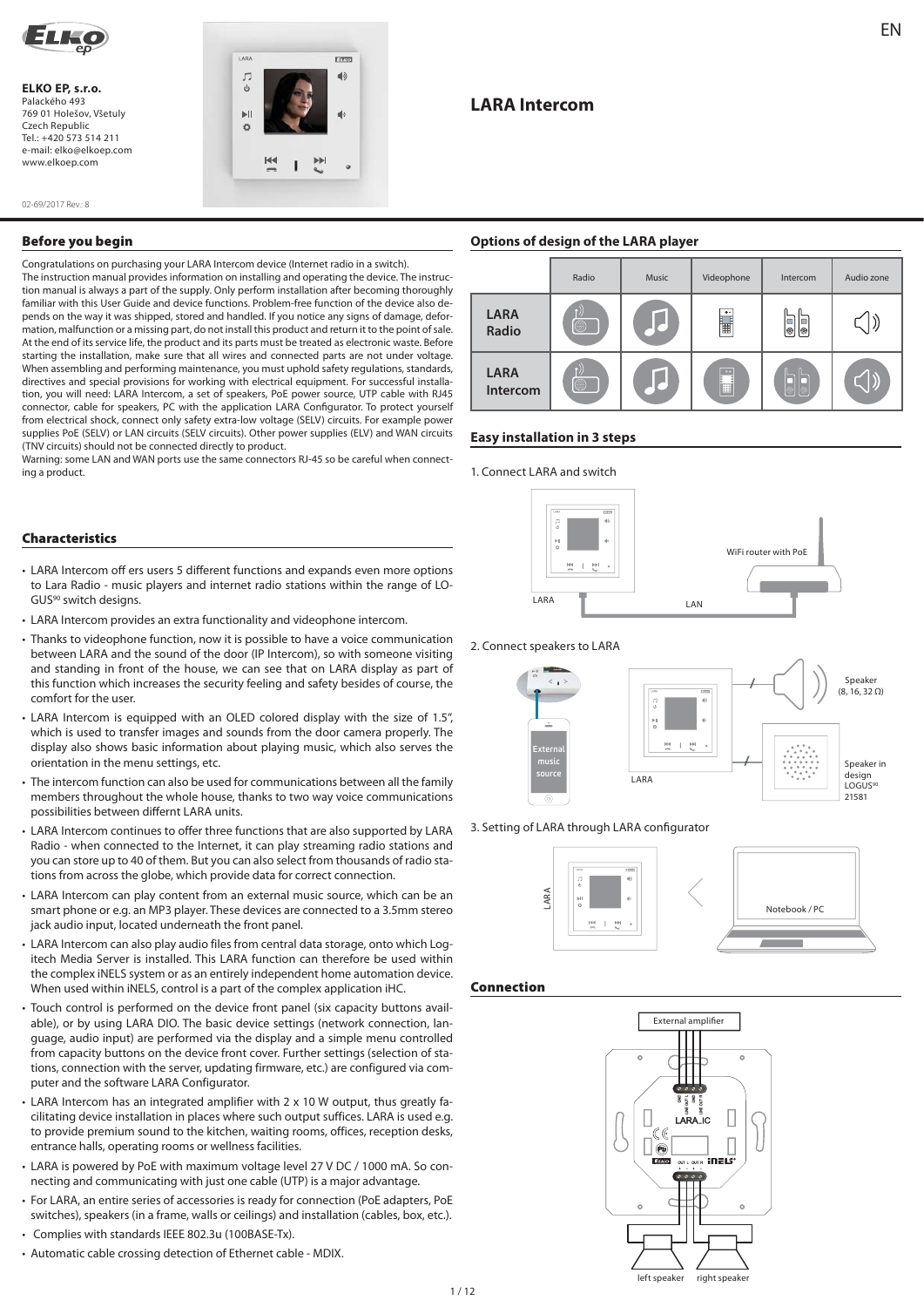**LARA Intercom**

| Internet radio                 |                                                  |  |  |  |  |  |  |
|--------------------------------|--------------------------------------------------|--|--|--|--|--|--|
| Supported data transfer        |                                                  |  |  |  |  |  |  |
| formats:                       | mp3, ogg, acc                                    |  |  |  |  |  |  |
| Control / settings             |                                                  |  |  |  |  |  |  |
| Front panel:                   | touchscreen buttons                              |  |  |  |  |  |  |
| <b>Communication Ethernet:</b> | via PC setting up and                            |  |  |  |  |  |  |
|                                | communicating SW LARA Configurator               |  |  |  |  |  |  |
| <b>Button RESET:</b>           | restart product /                                |  |  |  |  |  |  |
|                                | reset product to factory settings                |  |  |  |  |  |  |
| Interface ethernet             |                                                  |  |  |  |  |  |  |
| Communications interface:      | 10 / 100 Mbps                                    |  |  |  |  |  |  |
| Connector:                     | <b>RJ45</b>                                      |  |  |  |  |  |  |
| Max. cable length UTP with     |                                                  |  |  |  |  |  |  |
| power:                         | 50m                                              |  |  |  |  |  |  |
| Display                        |                                                  |  |  |  |  |  |  |
| Type:                          | color OLED                                       |  |  |  |  |  |  |
| Resolution:                    | 128x128 pixels                                   |  |  |  |  |  |  |
| Visible surface:               | 26 x 26 mm                                       |  |  |  |  |  |  |
| Power supply parameters        |                                                  |  |  |  |  |  |  |
| Supply:                        | PoE 24 V DC (max. 27 V DC) / 1.25 A              |  |  |  |  |  |  |
| Min. input:                    | 1.4 W                                            |  |  |  |  |  |  |
| Max. input:                    | 26W (peak at maximum playback performance)       |  |  |  |  |  |  |
| <b>Amplifier parameters</b>    |                                                  |  |  |  |  |  |  |
| Amplifier:                     | stereophonic class D with digital output control |  |  |  |  |  |  |
| Max. amplifier output          | 2 x10 W/8 Ω                                      |  |  |  |  |  |  |
| Inputs / outputs               |                                                  |  |  |  |  |  |  |
| Microphone:                    | yes                                              |  |  |  |  |  |  |
| Audio input:                   | 3.5 stereo jack                                  |  |  |  |  |  |  |
| Audio output 1:                | terminals LINE OUT                               |  |  |  |  |  |  |
|                                | (used for external amplifier)*                   |  |  |  |  |  |  |
| Audio output 2:                | terminals OUT L/OUT R                            |  |  |  |  |  |  |
|                                | (speaker output from int. amplifier)             |  |  |  |  |  |  |
| Connection                     |                                                  |  |  |  |  |  |  |
| Terminal block:                | 0.5 - 1 mm <sup>2</sup> (audio outputs)          |  |  |  |  |  |  |
| Other data                     |                                                  |  |  |  |  |  |  |
| Working temperature:           | $0.1 + 55$ °C                                    |  |  |  |  |  |  |
| Protection:                    | <b>IP20</b>                                      |  |  |  |  |  |  |
| Overvoltage category:          | ΙΙ.                                              |  |  |  |  |  |  |
| Pollution degree:              | $\overline{2}$                                   |  |  |  |  |  |  |
| Installation:                  | in an installation box                           |  |  |  |  |  |  |
| Dimensions:                    |                                                  |  |  |  |  |  |  |
| Frame - plastic:               | 85 x 85 x 46 mm                                  |  |  |  |  |  |  |
| - metal, glass, wood, granite: | 94 x 94 x 46 mm                                  |  |  |  |  |  |  |
| Weight - plastic:              | 87 g (plastic frame)                             |  |  |  |  |  |  |

\* The cable from the LINE OUT terminals must be shielded, max. length should not exceed 5 m.

#### **Requirements for installation environment:**

- The product cannot be placed where it is exposed to moisture or excessive heat.

- Place the product at a spot where it can be connected to the Ethernet network. The Ethernet cable with PoE supply should have a short a distance as possible between the player and PoE source due to voltage drop occurring as the distance grows. Also use quality cables and connectors of a renowned brand for installation.
- Never install the player without its installation box, and it is prohibited to mount it directly into the wall, e.g. into drywall partitions, where the device chassis would be directly wrapped in insulation material.
- Distributing individual elements of the installation must be defined prior to actual installation, prior to interference (cutting) into walls or installation of boxes.

PoE (Power over Ethernet) is fed along a data network cable, without the need to provide power to the machine by another separate cable.

#### **Description of installation:**

Install the bottom part of the LARA player into the box KU, we recommend a box that enables mounting devices with greater depth.Connect the speaker cables into the terminals OUT L +/- OUT R +/-. You can connect the input to an external amplifier into the terminals LINE OUT L, LINE OUT R, GND. Snap the Ethernet cable into the RJ45 connector. Secure the device using the installation box screws. Snap the upper part of the player into the design frame LOGUS<sup>90</sup>. Snap the upper part of the player with the frame to the lower part of the player.

Connection of these two parts must be performed with care to avoid damaging the connectors. Connect the other end of the Ethernet cable to the PoE switch or via the PoE adapter to the Wi-Fi router, switch. After providing power, the display shows the system information, then after around five seconds the main display of the player.

Output of speakers, audio cables

| speaker             | output (W)     |  |  |
|---------------------|----------------|--|--|
| 2x40                | $2 \times 20W$ |  |  |
| $2 \times 8 \Omega$ | $2 \times 10W$ |  |  |
| 2x160               | 2x5W           |  |  |
| 2x320               | 2x2.5W         |  |  |

When installing the speakers, use quality audio cables with minimum diameter 0.5 mm, with maximum length of 30 m. It is best to have the same cable length for the right and left channels.

• LARA - can be mounted inside your wall (installation box) or offers a surface mounting option.

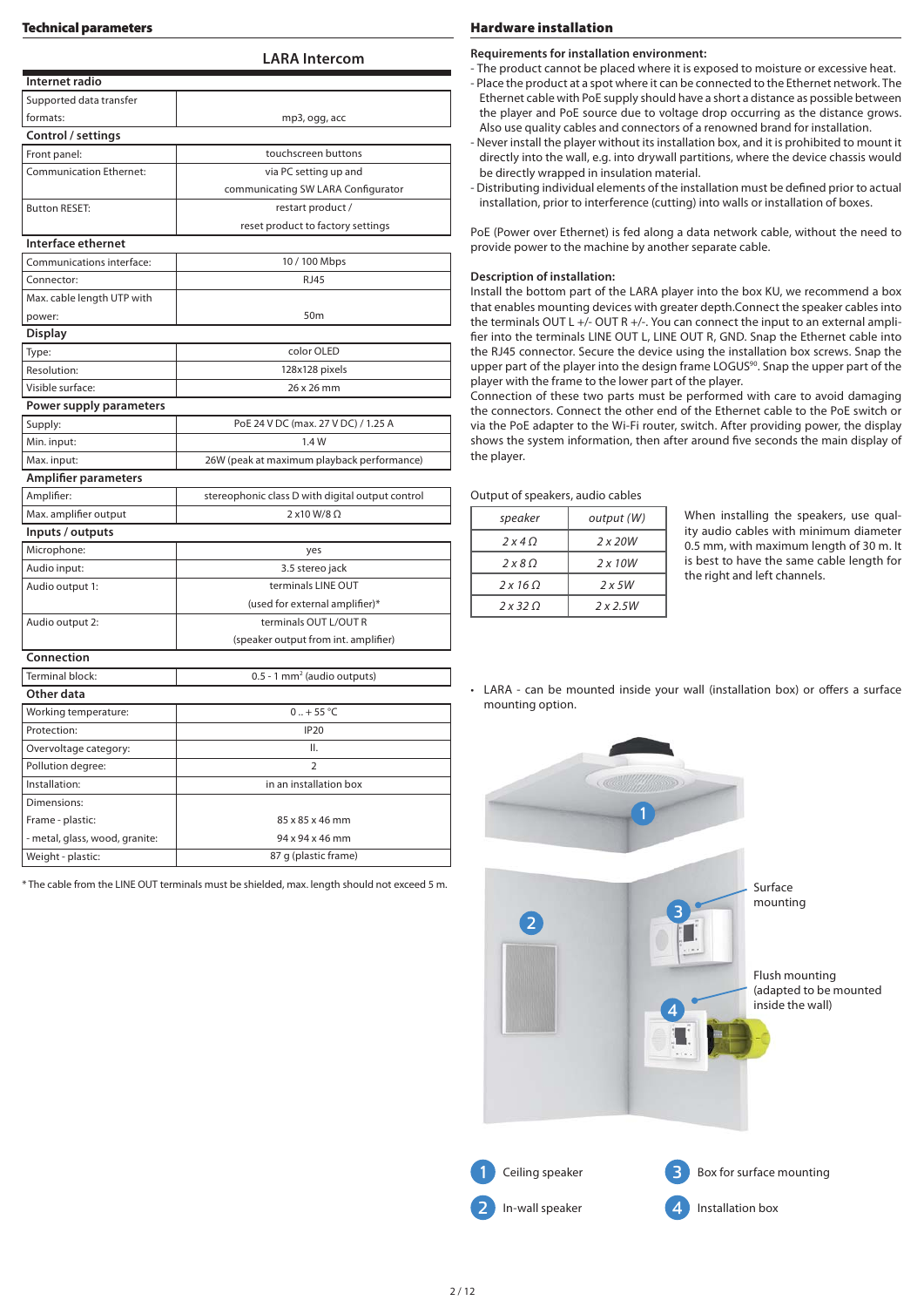# **Description of display in basic display**



second).

1. Date

2. Display of actual station name 3. Display of station name as it is listed on the

Internet 4. Bit Rate\*

5. Time

6. Volume

7. Performed action

# **Description and control of player**



6. Short press - volume down - move down between rows

door lock Long press - calling

7. / 8. Short press

7. Short press (during a call) - opening the electric

transferred per unit of time. The basic unit of the displayed transmission speed is a kilobit per

- navigating in the list of assigned Radios - switching songs in the Audio Zone - navigating in the Intercom list

- switching on / off the Intercom

- 1. Hidden button RESTART In the opening (in the upper part of the cover), for pressing use a thin object, i.e. a paper clip
- 2. Short press switching between the Radio, AUX Input and Audio Zone Long press - switches off the device
- 3. Short press PLAY / PAUSE Long press - input to settings
- 4. Connector for audio inputof external music source for AUX IN
- 5. Short press - volume up
	- move up between rows

## **LARA Dio Application Controls**

LARA Radio (Intercom) can be controlled via applications:

## **LARA Dio iOS:**

https://itunes.apple.com/us/app/lara-dio/ id1173795972?l=cs&ls=1&mt=8

## **LARA Dio Android:**

https://play.google.com/store/apps/details?id=cz. elkoep.laradio



# **Control**



Repeated pressing

# **Playback**

# **Switching between the Radio, AUX Input and Audio Zone:**



Switching between modes is performed by a short touch.

# **Radio:**



1. PLAY / PAUSE

## 2. Navigating in the list of assigned Radios

**Input AUX:**



The input AUX IN is used to connect external audio devices such as a mobile phone, mp3 player and others.

A 3.5 mm jack provides connection. In this mode, the player functions as an audio amplifier.

When activating the input, the volume on the player is set (fixed) at 100%.

You can control only on a connected external audio device.

#### **Audio zone:**



1. PLAY / PAUSE 2. Switching between songs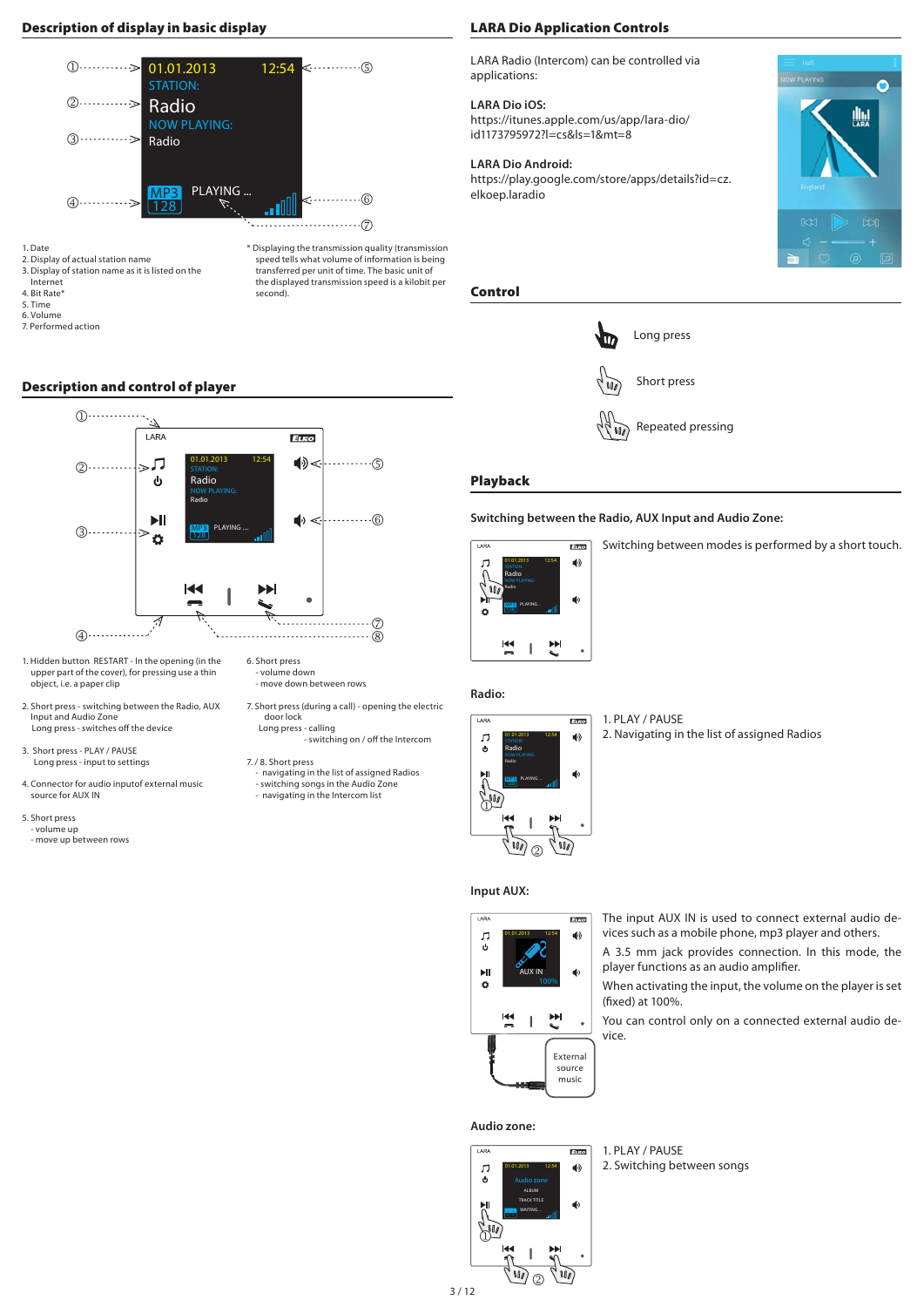#### **Intercom**

**1. Calling LARA - door intercom with / without video camera**



#### **2. Calling LARA - LARA**



- **1** Switching on the Intercom<br> **2** Switching between contact
- <sup>2</sup> Switching between contacts<br><sup>3</sup> Calling
- **3** Calling<br>**4** Display
- *①* Display on the calling LARA device<br>**②** Display on the called LARA device
- Display on the called LARA device
- $\circled{a}$  Accept the call<br> $\circled{b}$  Refuse / end the
- Refuse / end the call

## **Configuration, putting into operation**

## **1. Alarm setting**





#### **2. Selecting a language**

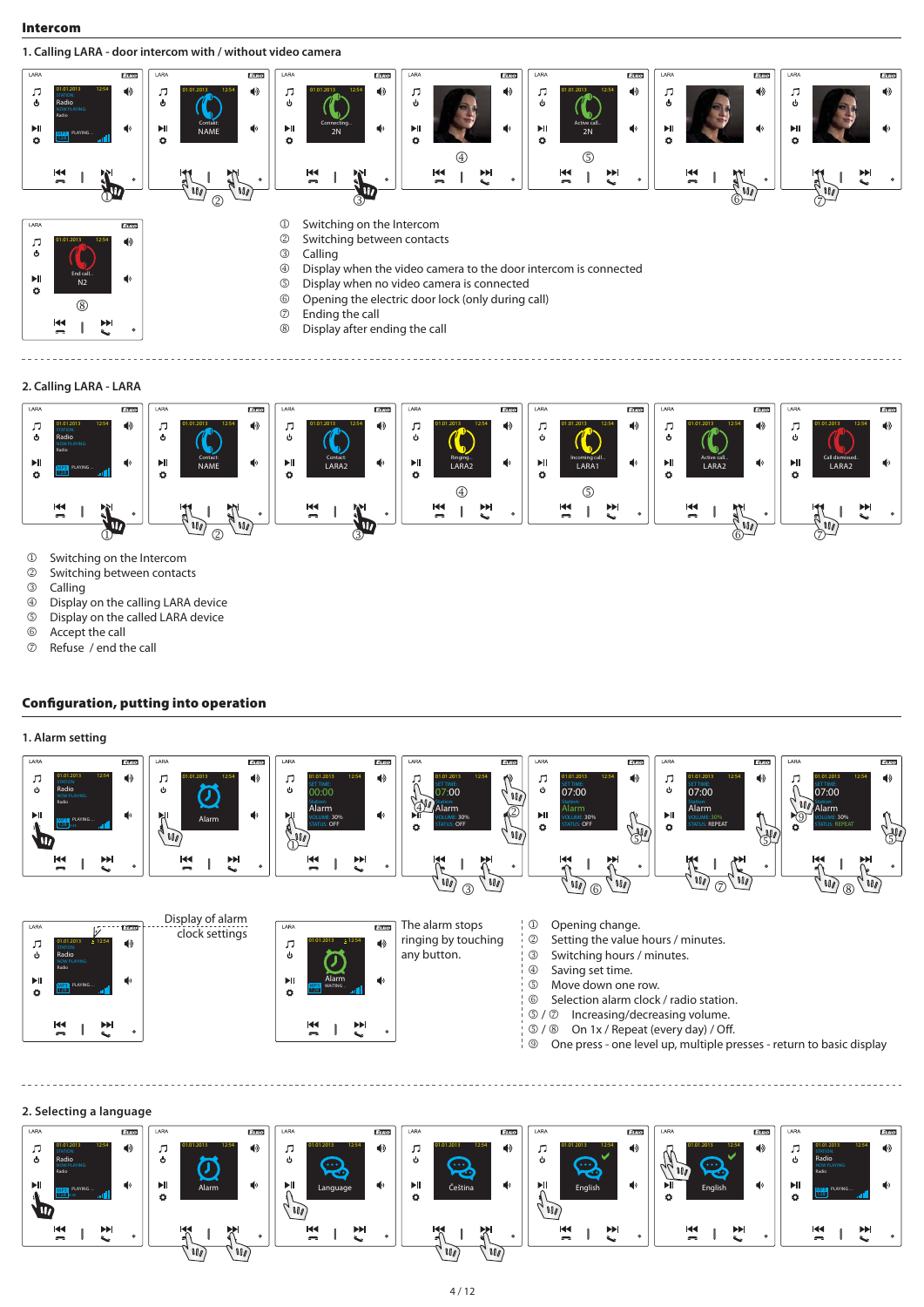

#### **4. Setting up a network**

LARA comes equipped with DHCP, meaning that it assigns the IP address itself automatically from the network range of your DHCP server.

If you select "Static IP", LARA Intercom automatically restarts and displays the start screen.\* Then in LAN you can manually set in the relevant positions:

- IP address - Enter a new address in decimal format separated by periods (default setting: 192.168.1.10).

- Subnet mask - Determines the size of the network: The value 255.255.255.0 is commonly used for the network mask.

- Gateway - Setting the default gate of the local network.

After setting, LARA Intercom automatically restarts and displays the start screen.



#### **5. Settings of the active illumination time of the display**



This concerns how long the display stays lit (10s, 20s, 30s, 1min, 2min, 5min). After this time expires the display goes out. It is activated by touching any button.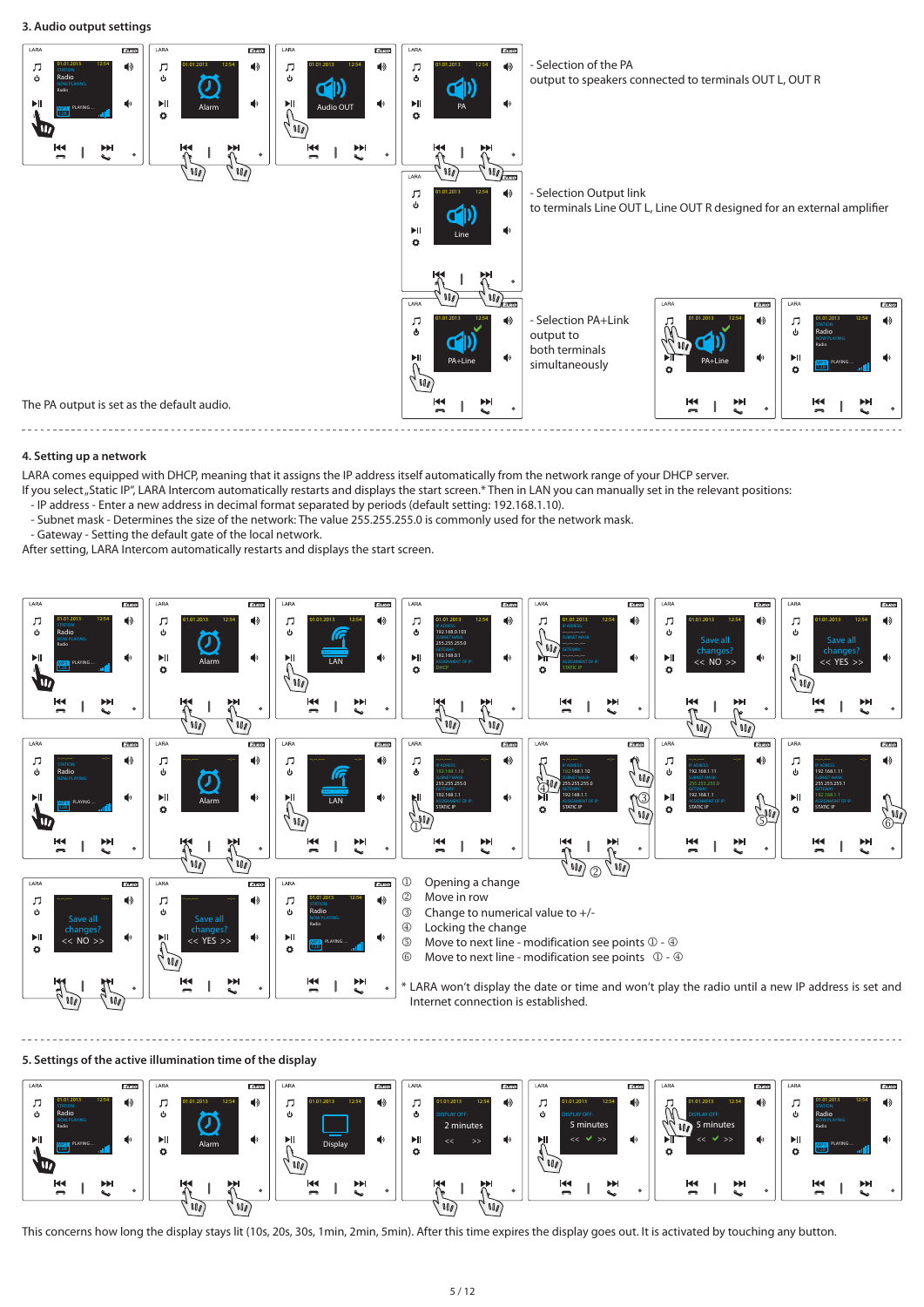

. . . . . . . . . . .

- **Change to numerical value to +/-**<br> **C** Move to next row
- **2** Move to next row<br>**3** Change in setting
- **3** Change in settings<br>**4** Move to next row

 $\sim$   $\sim$   $\sim$ 

- **4** Move to next row<br>**5** Change of numeri
- Change of numerical value to +/- ----------------------

#### **7. Adjust Music Mode - Equalizer**



Select Music Mode - Normal, Rock, Bass, and Perfect 

#### **8. Device reset**

 $\sim$ 



Through the settings menu, select "Factory rst" - the IP address from the DHCP range will be set and the factory settings will be restored.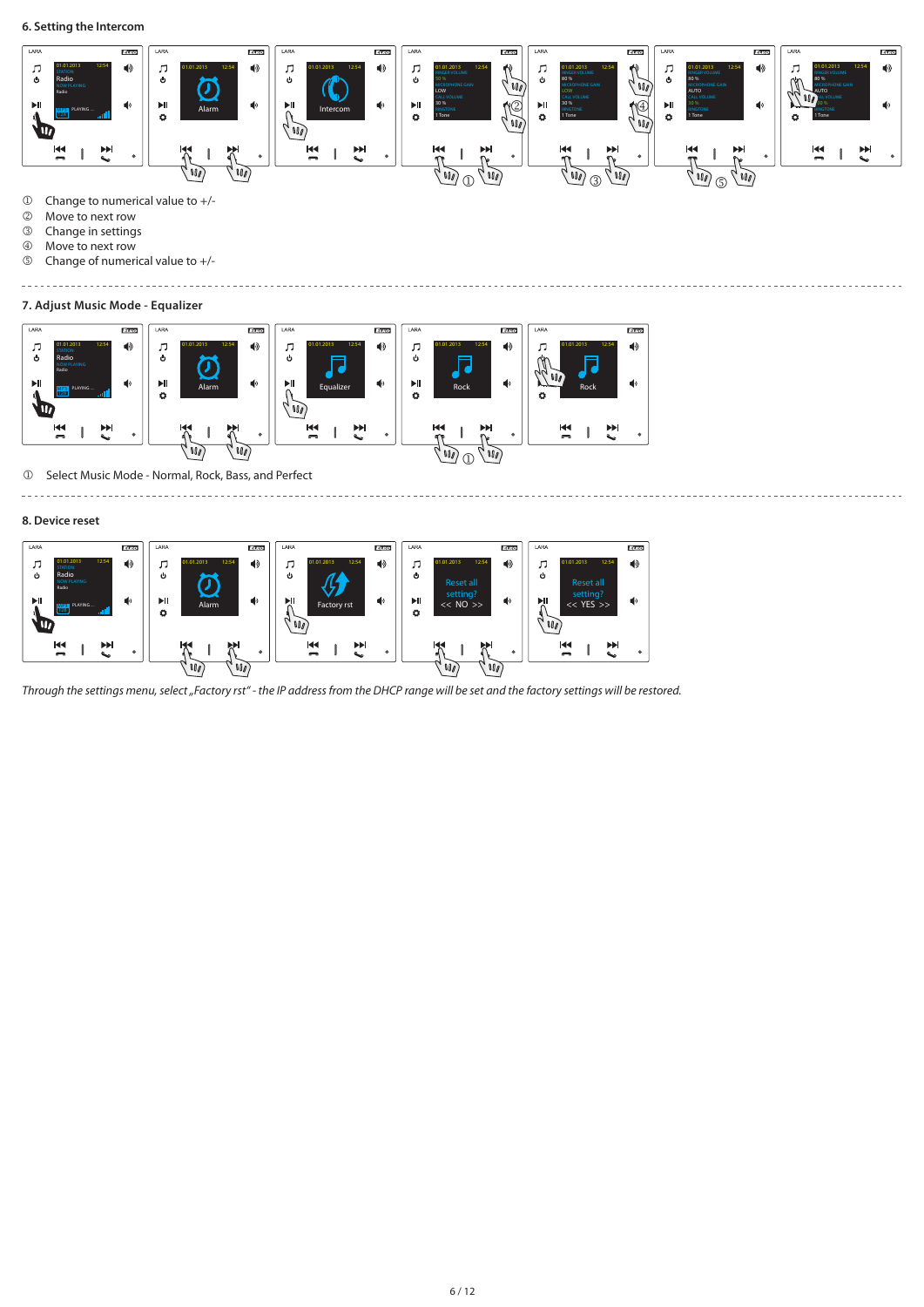## **Configuring the device LARA Intercom**

Configuring the LARA network music player is performed using the software ("SW") LARA Configurator via Ethernet connection.

SW enables setting the basic network parameters, a change in login data, update of firmware ("FW") of the device, and editing the list of web radios.

Configuring the device LARA Intercom using SW LARA Configurator:

The configuration SW can be freely downloaded from the website

#### **https://www.elkoep.com/-lara-intercom-**

Using the configuration SW (LARA Configurator), you can:

- set the login data
- set the network connection parameters
- set the parameters for automatic synchronization of time
- edit the Internet radios list
- Enable DLNA and AUX input functions
- update FW of the LARA Intercom device
- remotely control the LARA Intercom device
- set the intercom
- set the equalizer

The configuration SW communicates with the LARA Intercom device by means of the Ethernet network. This SW can be run simply without installation in operating systems Microsoft Windows XP, Windows 7, Windows 8 and Windows 10. A condition to running the application is support of Microsoft .NET Framework 4 or its possible installation. An alternative to the configuration, SW is the web interface, which is a copy of the configurator.

Start the LARA Configurator on the PC, which is signed in to the same network as LARA Intercom.

Then click on:

- Administrator login: In the login window dialog box, enter the set administrator login data. The factory settings of this data are the user: "admin" and the password: "elkoep". If the entered data is invalid, it will not possible to continue in reading the LARA Intercom device settings.
- LAN parameters: The IP address of the connected LARA Intercom device must be entered in the dialog window. IP address of the connected device can also be obtained by using the function ... Search device".
- <sup>3</sup> Function "Search device": In a few seconds, the function "Search device" searches for all connected LARA devices in the network. In the dialog window "Searching for device in the LAN network", a list of all discovered devices is displayed. By marking the required device and consequent pressing of the button "Select", the configurator is ready to read the settings of the device with the selected IP address.
- About the device: The window "About the device" indicates the connection status, login and version of SW and HW in the LARA Intercom device. The connection status is not dependent on successful login. The "Connected!" status occurs under the condition of a correct network connection, login "Successful!" occurs after login data is correctly entered.

#### **Device settings / Network settings**

| Administrator login: |                 | LAN parameters: * |                   | DNS: * |         |
|----------------------|-----------------|-------------------|-------------------|--------|---------|
| admin<br>Admin:      |                 | <b>DHCP</b>       |                   | IP:    | 8.8.8.8 |
| Password:            | elkoep          |                   | Static IP address |        |         |
| Confirm password:    | elkoep          | IP:               | 192.168.88.115    |        |         |
| Date and Time:       |                 | Mask:             | 255.255.255.0     |        |         |
| SNTP server:         | 195.113.144.201 | Gateway:          | 192.168.88.1      |        |         |
| Time zone:           | $UTC + 02:00$   | Edit lock         |                   |        |         |
| Summer time          |                 |                   |                   |        |         |
|                      |                 |                   |                   |        |         |
|                      |                 |                   |                   |        |         |





- About the device: Information about the device and program including hypertext links to the product manual and catalog list.
- $@$  Read settings: The button "Read settings" serves to read all settings stored in the device LARA Intercom. Reading occurs only in the event of successful connection and login.
- $<sup>①</sup>$  Save settings: The button "Save settings" is used to save the complete settings</sup> stored to the LARA Intercom device.
- ® Remote control: By using the remote control in the LARA Configurator program, you can simply and quickly check the function of your configured device.

- Administrator login: To change the login data, enter the new login name and password into the text fields. You must confirm the password.
- LAN parameters: To change network connection parameters, select the option "DHCP" (automatic assignment of an IP address by the DHCP server) or "Static IP address". If you want to use the device Intercom, you have to have a static IP address set.
	- To change the network connection parameters of the LARA device, enter in the text fields the new IP address, subnet mask and Epsnet port.
	- IP address Enter a new device IP address in decimal format separated by periods (default setting: 192.168.1.10).
	- Subnet mask: Default value 255.255.255.0.
	- Gateway: Local network firewall settings.
- Date and time: The IP address of the time server is factory preset.
- SNTP server: If needed, enter the IP address of another time server supporting the SNTP protocol. (addresses of SNTP servers can be copied from http://www.timetools. co.uk/2013/07/25/ntp-server-uk/)
- Time zone: Select the time zone in the place of installation of the LARA Intercom device for correct display of time.
- You can switch from winter to summer time using the control element "Summer time"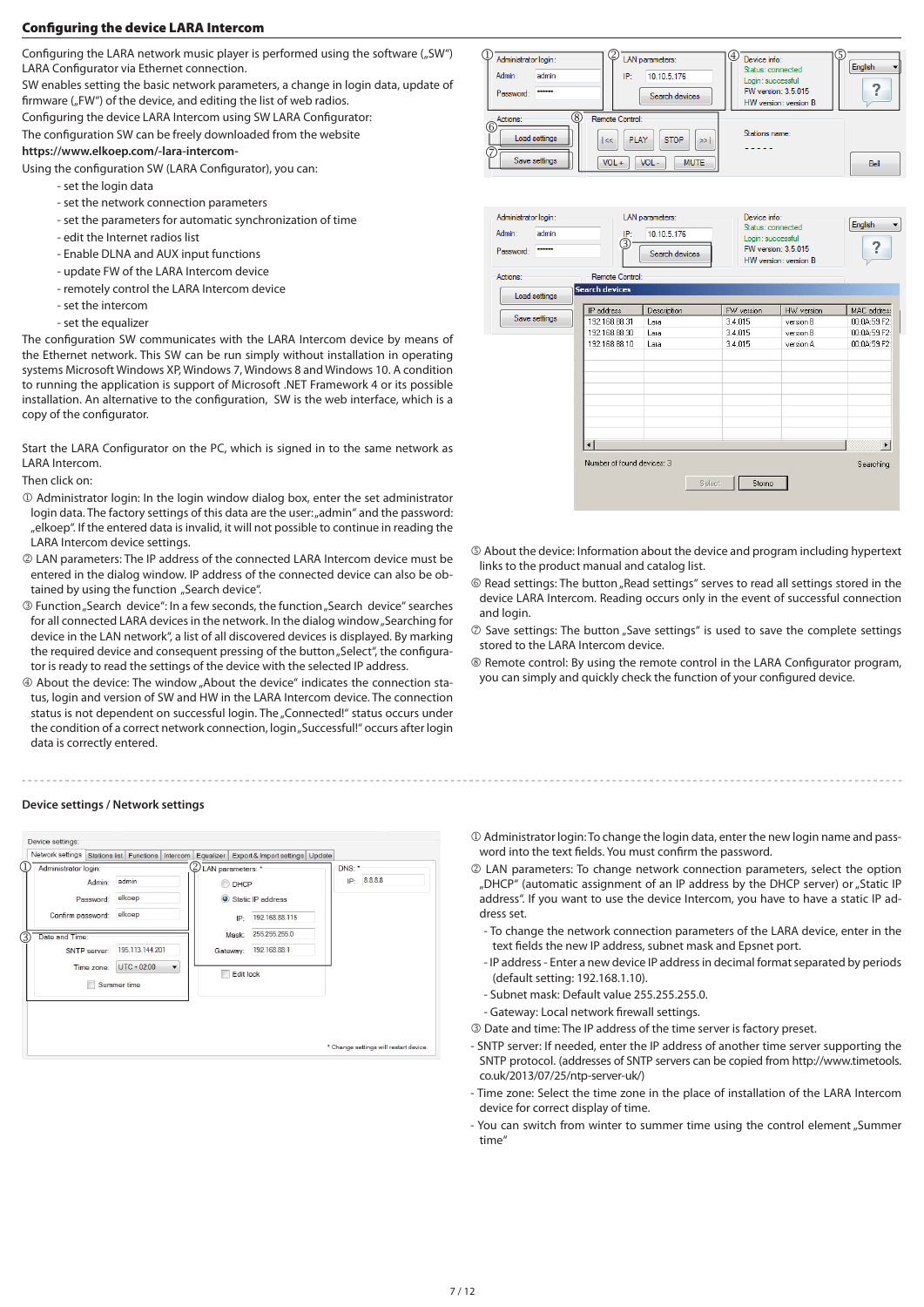#### **Device settings / List of stations**

The tab "List of stations" is used for complete management of the list of Internet radio stations stored in the LARA Intercom device. In LARA Intercom, several stations are preset, which you can change or modify in any way.

- Edit stations\*: In the section Edit stations, you can use the buttons to add new or modify existing stations in the list.
- List of stations: It is possible to store up to 40 presets into the list for music network streams. LARA Intercom in its current version supports streams in the formats SHOUTcast and Icecast with audio formats MP3, AAC and OGG, which are used in most cases of Internet broadcasting.
- Control elements: After successful reading of stations along with overall device settings, you can browse the list of streams and change their order. For sorting and removing items from the list, use the relevant control elements on the right side of the list.
- \* To add a new station, you must know its source address, which is usually given in a variety of forms:
- http://www.servername.com:portnumber/filename
- http://135.111.258.333:8000/fi lename
- http://www.servername.com:8000/fi lename
- http://www.servername.com:8000
- http://135.111.258.333:8000
- http://www.servername.com/filename

Adding new radio stations: after pressing the "add" button, you begin entering the stream parameters into the relevant fields.

#### **Manual completion:**

- Name of station: name of preselection displayed on the OLED display.
- IP address: Server address where the stream is being broadcast. The server address must be entered in decimal format separated by periods. If it is an address with a domain name (www.servername.com), use the automatic completion option, see below.
- Port number: This is entered as a number in decimal format. (example 1: www. servername.com:8000/hudba.mp3 - port number = 8000) If this port number is not listed in the address, enter port number 80 (example 2: www.servername.com/ hudba.mp3 - port no.  $= 80$ ).
- File name: Not always used and not a required parameter for storing the station. (example 3: www.servername.com:8000/hudba.mp3 - file name = hudba.mp3) (example 4: www.servername.com:8000 - do not enter file name).
- After entering all necessary data, store the station in the list by pressing "Save".

**Note**: If the file name has the extension \*.m3u, it is not the music stream address, but a playlist address containing the address (or multiple addresses) in the music stream. In this case, use the option of automatic completion.

| Stations Edit:<br>Stations name: |                                              | Add                | Impuls<br>Evropa 2<br>Frekvence 1    | 3<br>1<br>Ξ           |
|----------------------------------|----------------------------------------------|--------------------|--------------------------------------|-----------------------|
| IP address:                      | Port:                                        | Edit               | <b>Bonton</b><br>Rádio Blaník        | a                     |
| File name:                       |                                              | Check <sup>*</sup> | ČRoDvojka<br>Rádio BEAT<br>Rádio Čas | $\boldsymbol{\times}$ |
| Automatically fill *             |                                              |                    | CountryRadio<br>Rádio Orion          | ÷                     |
| Enter URL:                       |                                              | OK                 | Number of stations: 31 / 40          |                       |
|                                  | * This function requires internet connection |                    |                                      |                       |
|                                  |                                              |                    |                                      |                       |

#### **Automatic completion:**

For most addresses, it is possible to use the function of automatic completion by the following steps:

- Enter any name of a station.
- Click the option "Automatic completion" and after entering the address, confirm by pressing "OK".
- An information message will inform you of the result of the automatic processing of the link.
- Enter the station in the list by pressing "Save".

**Note**: The automatic completion function requires an active Internet connection.

**Important note:** Store the prepared list of stations into the device along with settings by pressing "Save". Until you do so, the list is elaborated and stored only in the SW memory!

#### **Device settings / Function**

| Device settings:                                        |                                                |  |
|---------------------------------------------------------|------------------------------------------------|--|
| Stations list Functions<br>Network settings<br>Intercom | Equalizer<br>Export & Import settings   Update |  |
| IMM audio zone function: *                              | 6) DLNA function: *                            |  |
| <b>Activate IMM audio zone function</b><br>$\checkmark$ | √ Activate DLNA function                       |  |
| IP address: 192 168 2 80                                | $\checkmark$ Enable third-party applications   |  |
| CLI port:<br>9595<br><b>3090</b>                        | $\mathfrak{D}$<br>Others:                      |  |
| Admin:                                                  | Device name: LARAZS                            |  |
| Password:                                               | For example, the living room or kitchen        |  |
| (7)<br>AUX IN function: *                               | <b>Audio MONO</b>                              |  |
| Activate AUX IN function                                |                                                |  |
|                                                         |                                                |  |
|                                                         |                                                |  |
|                                                         | * Change settings will restart device.         |  |

Function iMM Audio Zones: used for already installed iNELS system, where the LARA payer is a fully functional Audio Zone.

Note: the iMM Server is designed to connect nearly all technologies in the home with the intelligent electrical installation iNELS BUS System.

- Function of the iMM Audio Zone The iMM Audio Zone function can be activated and deactivated by control unit.
- IP address: Enter the IP address of the iMM server in decimal format separated by periods.
- Name of equipment: This is displayed in the iMM environment and when searching for the device in the network.
- For: IMM SERVER, NAS SYNLOGY
- For: NAS ZYXEL
- DLNA features primarily used for playback functions using the LARA DIO mobile application
- Allowing third-party applications to use DLNA playback even with other applications
- AUX IN function allows input via AUX
- Restart the device after each change in settings of the Intercom function.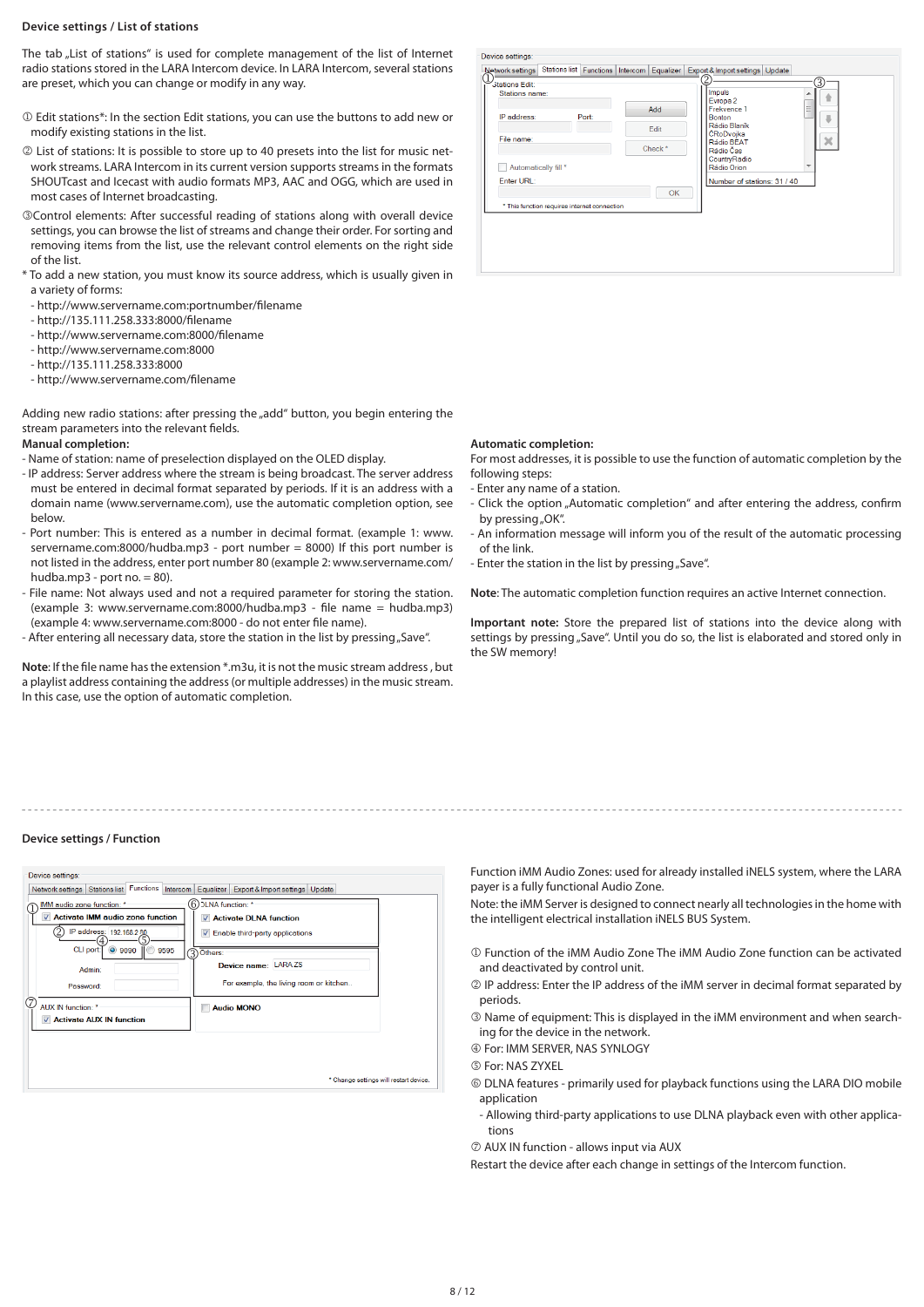#### **Device Settings / Intercom - P2P**



P2P - The Intercom function is used to make direct calls between devices using VOIP (Voice Over Internet Protocol) technology.

The LARA Intercom allows you to set 32 Calling contacts (Preset List).

You can make a call between two LARA Intercoms or between LARA Intercom and a video door phone, as well as between a LARA Intercom and a VOIP phone that supports P2P calling.

# **P2P Call Settings LARA - LARA:**

General Settings: Allow Intercom.

- 2 Set the type of P2P call.
- Main screen: Set the Intercom screen to the home screen (optional).
- Name displayed is the name that appears on an incoming call on a device that supports the feature.
- LARA user name for P2P calls.

## **P2P LARA - LARA Contact Settings:**

- Name: Enter the name of the contact
- Phone Number: Enter the phone number in the @ IpAddress user format
- Device Type: Select Unknown (SIP)
- Auto-receive: disabled (optional with LARA intercom can be received automatically after 3s)
- Save: Save a contact to the list
- : Change contact position in the list
- **E:** Delete the contact from the list







#### **Recommendation:**

To improve the sound for LARA-LARA calls, set up the Equalizer menu for both LARA devices:

Mode: User

Adjust the equalizer values as shown.

In both LARA devices, set the MICROPHONES SENSITIVITY in the Intercom Menu to: LOW or MEDIUM sensitivity.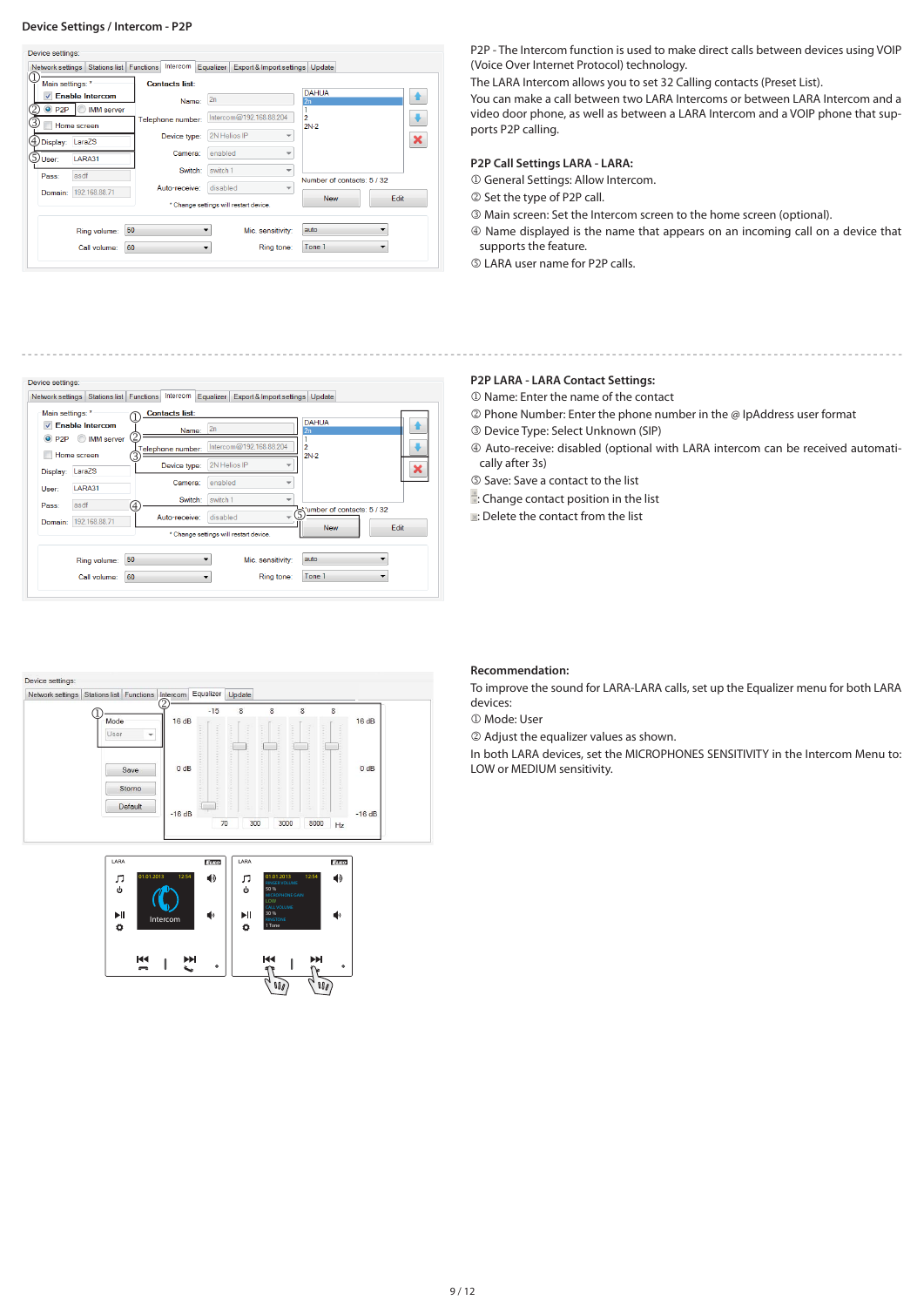

#### Device settings:

Network settings Stations list Functions Intercom Equalizer Export & Import settings Update



#### Device settings

Network settings | Stations list | Functions | Intercom | Equalizer | Export & Import settings | Update



#### Device settings

Network settings Stations list Functions Intercom Equalizer Export & Import settings Update



#### Device settings

Network settings Stations list Functions Intercom Equalizer Export & Import settings Update

| Main settings: *         |                        |                   | <b>Contacts list:</b> |                                        |                   |                            |             |
|--------------------------|------------------------|-------------------|-----------------------|----------------------------------------|-------------------|----------------------------|-------------|
| $\overline{\mathcal{L}}$ | <b>Enable Intercom</b> |                   | Name:                 | 2n                                     |                   | <b>DAHUA</b><br>2n         |             |
|                          | P2P O IMM server       |                   | slephone number:      | Intercom@192.168.88.204                |                   | $\overline{a}$             |             |
| Display:                 | Home screen<br>LaraZS  | 3                 | Device type:          | 2N Helios IP                           |                   | $2N-2$                     | ×           |
| User:                    | LARA31                 | $\left( 4\right)$ | Camera:               | enabled                                |                   |                            |             |
| Pass:                    | asdf                   | 3                 | Switch:               | switch 1                               |                   | Number of contacts: 5 / 32 |             |
| Domain:                  | 192.168.88.71          | 6                 | Auto-receive:         | disabled                               |                   |                            |             |
|                          |                        |                   |                       | * Change settings will restart device. |                   | <b>New</b>                 | <b>Edit</b> |
|                          | Ring volume:           | 50                |                       |                                        | Mic. sensitivity: | auto                       |             |
|                          | Call volume:           | 60                |                       |                                        | Ring tone:        | Tone 1                     |             |

#### **P2P LARA Call Settings – Intercom / Videophone:**

General Settings: Allow Intercom.

- 2 Set the type of P2P call.
- Main screen: Set the Intercom screen to the home screen.
- Name displayed is the name that will appear on an incoming call on a device sup-
- porting the function (Display name VOIP phones P2P).
- LARA user name for P2P calls.

### **P2P LARA Contact Settings – Intercom / Videophone:**

- Name: Enter the name of the videophone contact
- Phone Number: Enter the phone number in the @ IpAddress user format
- Type of device: select 2N Helios IP
- Camera: Enable camera (if intercom allows)
- Switch: switch 1
- Auto-receive: disabled (optional with LARA intercom can be received automatically after 3s)
- Save: Save a contact to the list
- : Change contact position in the list
- **E:** Delete the contact from the list

**LARA Intercom Settings** - SIP Server (iMM Server / Connection Server) IMM Server - The Intercom function is used to make calls between devices via VOIP

- over a PBX software PBX with VOIP support via SIP.
- General Settings: Allow Intercom.
- 2 Set the call type to the iMM server
- Main screen: Set the Intercom screen to the home screen (optional).
- Display: The name that appears on an incoming call on a VOIP-enabled device.
- User: user name created on iMM Server or Connection Server
- Password: Enter the user password.
- Domain: IP address of the SIP server

## **LARA Contact Settings:**

- Name: Enter the name of the contact
- Phone number: Enter the user name registered on the SIP server in the format of @ IpAddressSipServer
- Device type: select unknown (single name for SIP, LARA)

- Auto-receive: disabled (optional with LARA intercom can be received automatically after 3s)
- Save: Save a contact to the list
- : Change contact position in the list
- **E:** Delete the contact from the list

# **SIP Server Contact Settings – Child monitor, Videophone:**

- Name: Enter the name of the videophone contact
- Phone number: Enter the phone number in the format of the user @ IpAddress-Videophone
- Type of device: select 2N Helios IP
- Camera: Enable camera (if intercom allows)
- Switch: Activate the selected relay to open the el. Door lock
- Auto-receive: disabled (optional with LARA intercom can be received automatically after 3s)
- Save: Save a contact to the list
- : Change contact position in the list
- **E:** Delete the contact from the list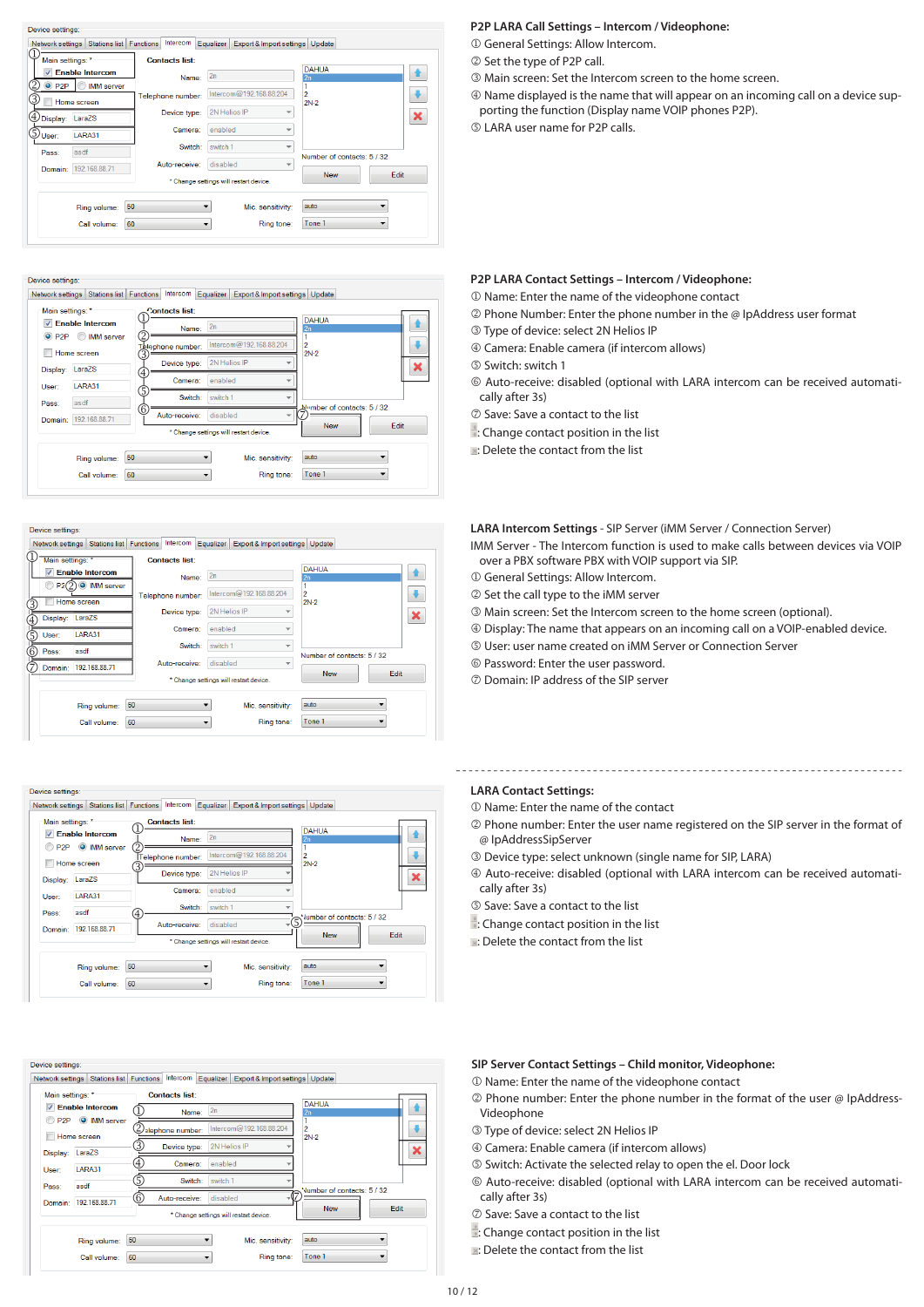#### **Device Settings / Equalizer**

## Device settings Network settings Stations list Functions | Intercom Equalizer Export & Import settings | Update  $\frac{1}{\frac{1}{\sqrt{100}}\sqrt{16}}$  16 dE  $16dB$ ඉ Edit  $0dF$  $0<sub>dB</sub>$ Storno Default  $-16dB$  $-16dB$ 70 300 3000 8000 Hz

LARA Intercom features a 5-band equalizer with pre-set Normal, Rock, Bass and Perfect modes, with user preference "User" or editing pre-set modes.

Editing Music Mode:  $\mathbb O$  Select the music mode

Adjust the band within the range

**3** Save settings

Cancel: Cancels the mode setting

Default: Returns to the default mode setting.

#### **Device settings / Export & Import settings**

| Device settings:                                                |                                                                                                                        |                                 |  |
|-----------------------------------------------------------------|------------------------------------------------------------------------------------------------------------------------|---------------------------------|--|
| Network settings Stations list Functions   Intercom   Equalizer |                                                                                                                        | Export & Import settings Update |  |
|                                                                 | Export<br>Network settings<br>г<br>Functions<br><b>Stations list</b><br>Г<br>г<br>Intercom<br>Equalizer<br>O<br>Export | Import                          |  |

Export & Import settings: With these functions, you can easily back up and restore selected items - network settings, features, station list, intercom and equalizer. Created backups are in the\* .lcf format - backups of station lists from older firmware are not compatible with this system.

## **Device settings / Updating FW**



To update the FW in the LARA Intercom device, it is first necessary to download the update file with the extension "\*.lfw" from the address **https://www.elkoep.com/-lara-intercom-**

You need to download a file with the \* .lweb extension from the same address to update the site.

- $\mathbb D$  Select file: Pressing "Select file" brings up a dialog window for searching and selecting the update file. After opening the selected file, its contents are checked, and the user is then informed of the result. If the correct file has been selected, the FW version number is displayed.
- Updating FW: Pressing the button starts the update, the progress of which is illustrated graphically. Reading a damaged or invalid file prevents the following updating steps, and it is necessary to repeat the process with the correct update file.

Web interface access is available with the LARA IP address and port 61695 (ex: 10.10.10.10:61695)

Note: To set LARA device after FW update it is necessary to use the same version of LARA Configurator as the FW version.